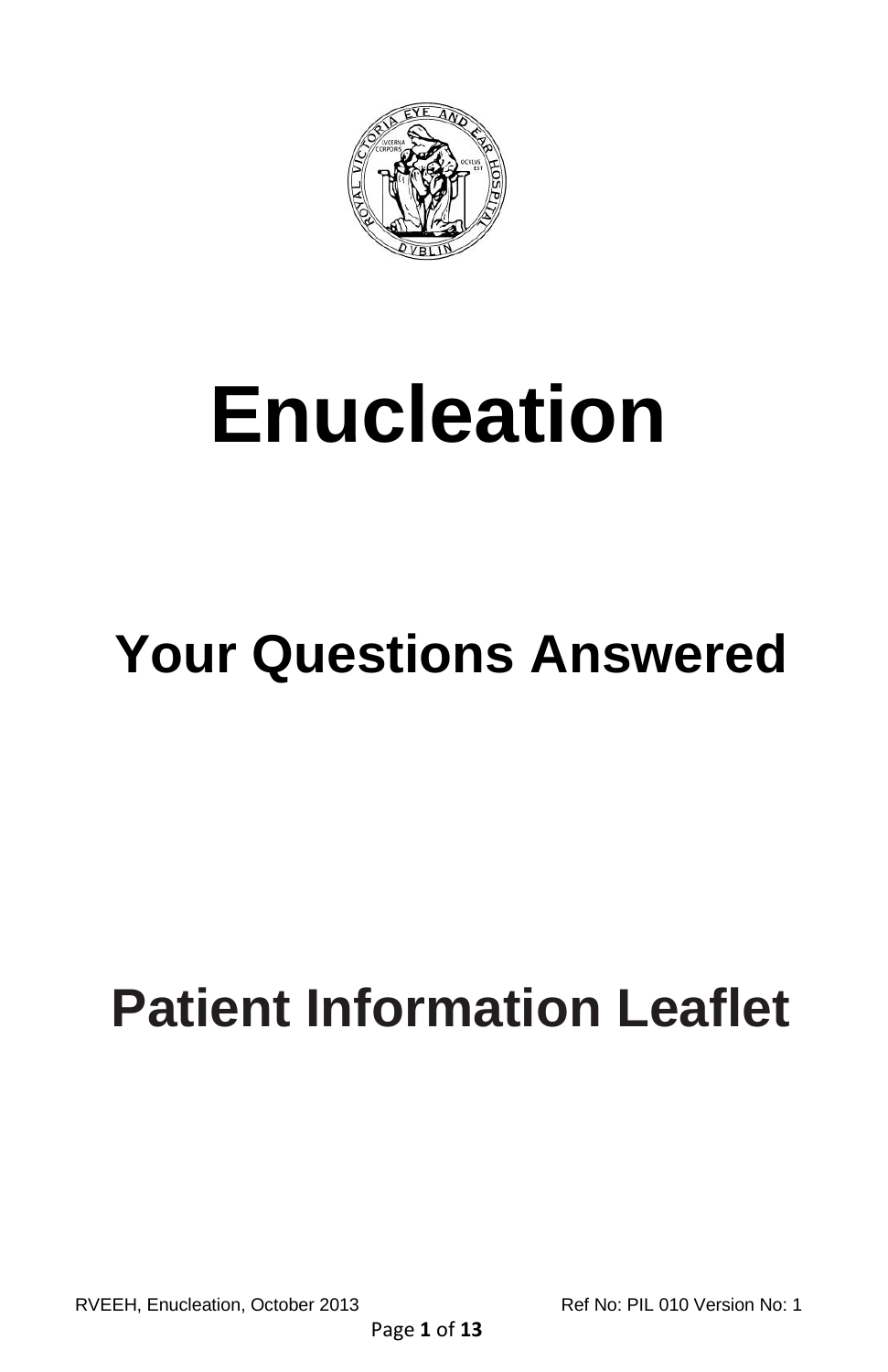When patients are told that they need to have an eye removed, they are often very shocked, nervous and worried about the operation and on how to care for their prosthesis following surgery. This purpose of this booklet is to provide you with the factual information you need to support you through the process of having your eye removed and to help you understand the steps involves and the follow up care.

#### **What is an enucleation?**

- The eye is removed surgically, leaving the eyelids and the extra ocular muscles attached.
- An orbital implant is inserted into the space of where the eyeball was (see Figure 4 below).
- The purpose of the implant is to help keep the shape and movement of the natural eye that was removed.
- A plastic conformer shell is inserted under the eyelids, to keep the shape and volume of the socket until it is ready to have the prosthesis (See figure 5).

#### **Reasons for enucleation**

To remove a large intraocular tumour (malignant melanoma).This is a cancer that develops in the eye from cells called melanocytes.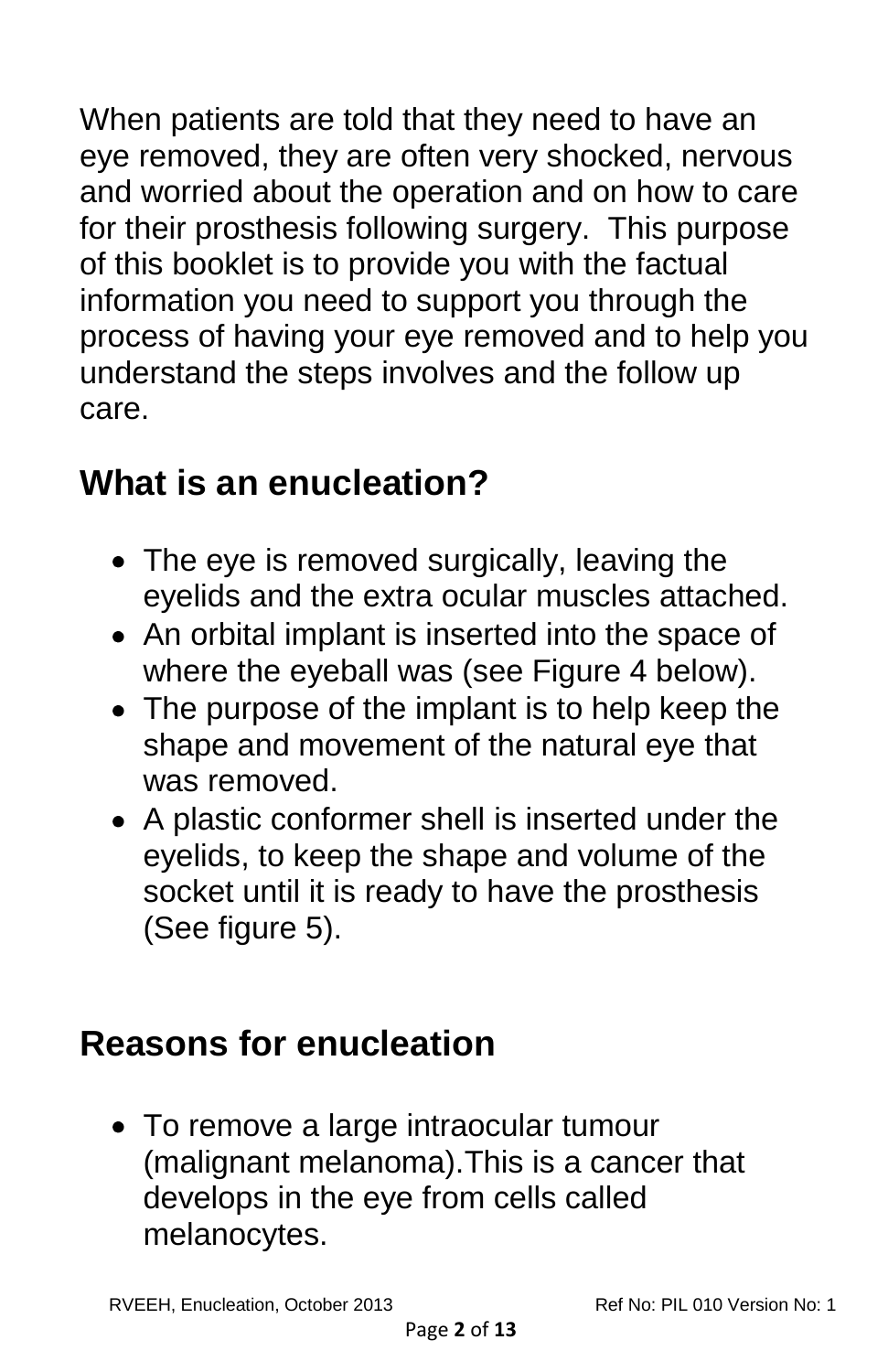- To provide relief from a painful eye for example end stage glaucoma (raised pressure in the eye).
- To create a better cosmetic appearance following an injury or trauma to an eye.
- Untreatable infection of an eye that will prevent the "good" eye from being affected.

**Be assured that this surgery is the final measure when all other options or treatments are ineffective. Your Consultant Ophthalmologist will discuss at length with you, why he/she feels that enucleation is the only option.**

# **Coming to Hospital**

- You will be asked to come to hospital usually the day before surgery.
- It **may** be necessary to carry out a series of routine blood tests and electrocardiogram (ECG) this will depend on your age and medical history as the surgery will be done under a general anaesthetic.
- Please bring with you **all medications and eye drops that you are currently taking in their**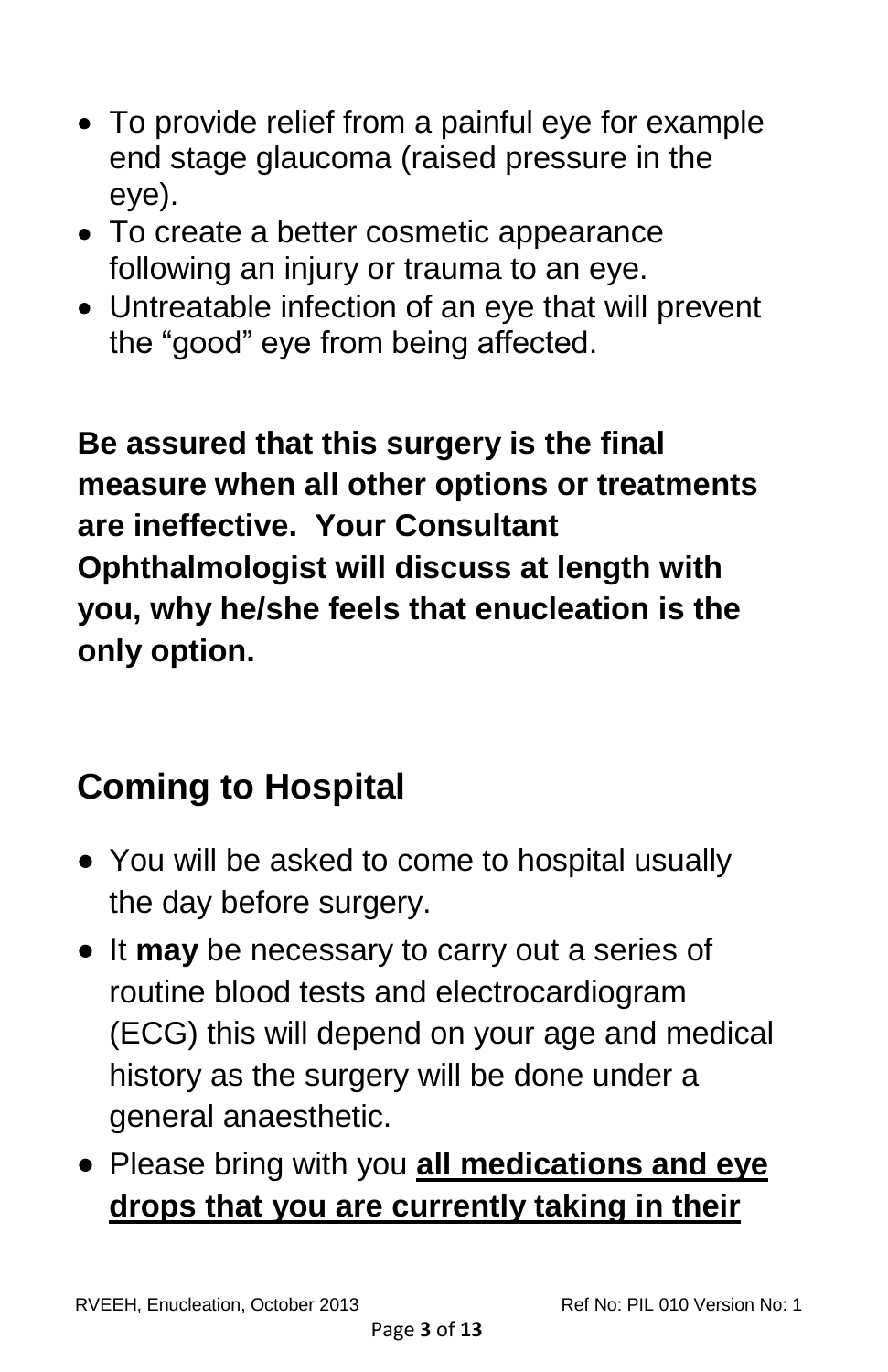#### **original packaging and a current prescription.**

It is also a good idea to bring with you enough night clothes and toiletries for a two- three night stay.

#### **You will be seen by a series of professionals once admitted to the ward, these being:**

- The Anaesthetist**,** who will assess your health with regards to having a general anaesthetic.
- The Clinical Nurse Specialist, who will go through the surgical procedure with you, answer any questions you may have and discuss the follow up care.
- The Ocularist**,** who will discuss the fitting of your prosthetic eye.
- A Team of Ophthalmic Doctors, who will also discuss the surgical procedure with you, answer any questions you may have, the team will also mark your forehead to indicate which eye is to be removed and will ask you to sign a consent form to give permission for the surgery to go ahead.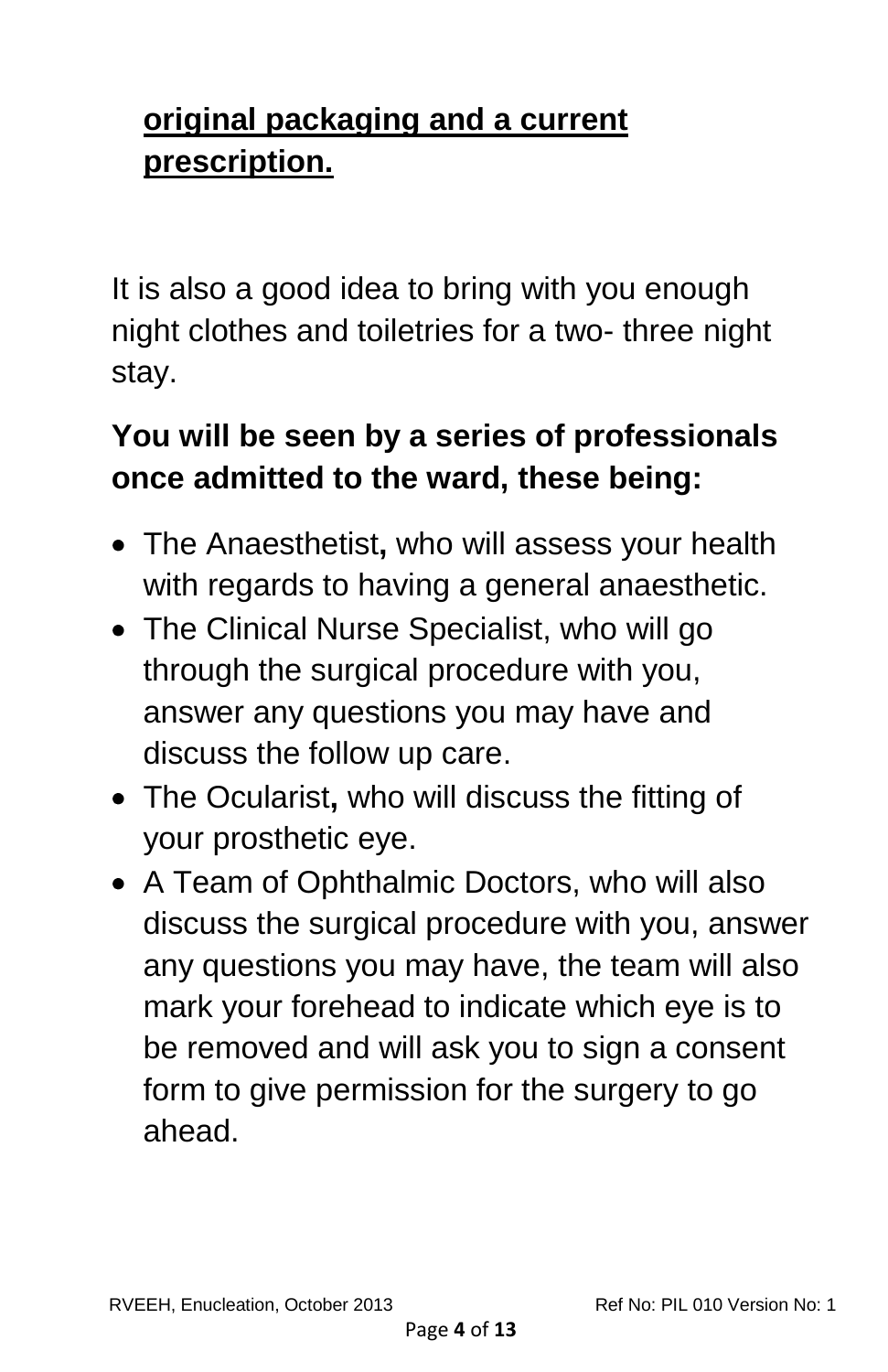

Figure 4. Orbital Implant



Figure 5. Conformer Shell



# Artificial Eye (ocular prosthesis)

Figure 6.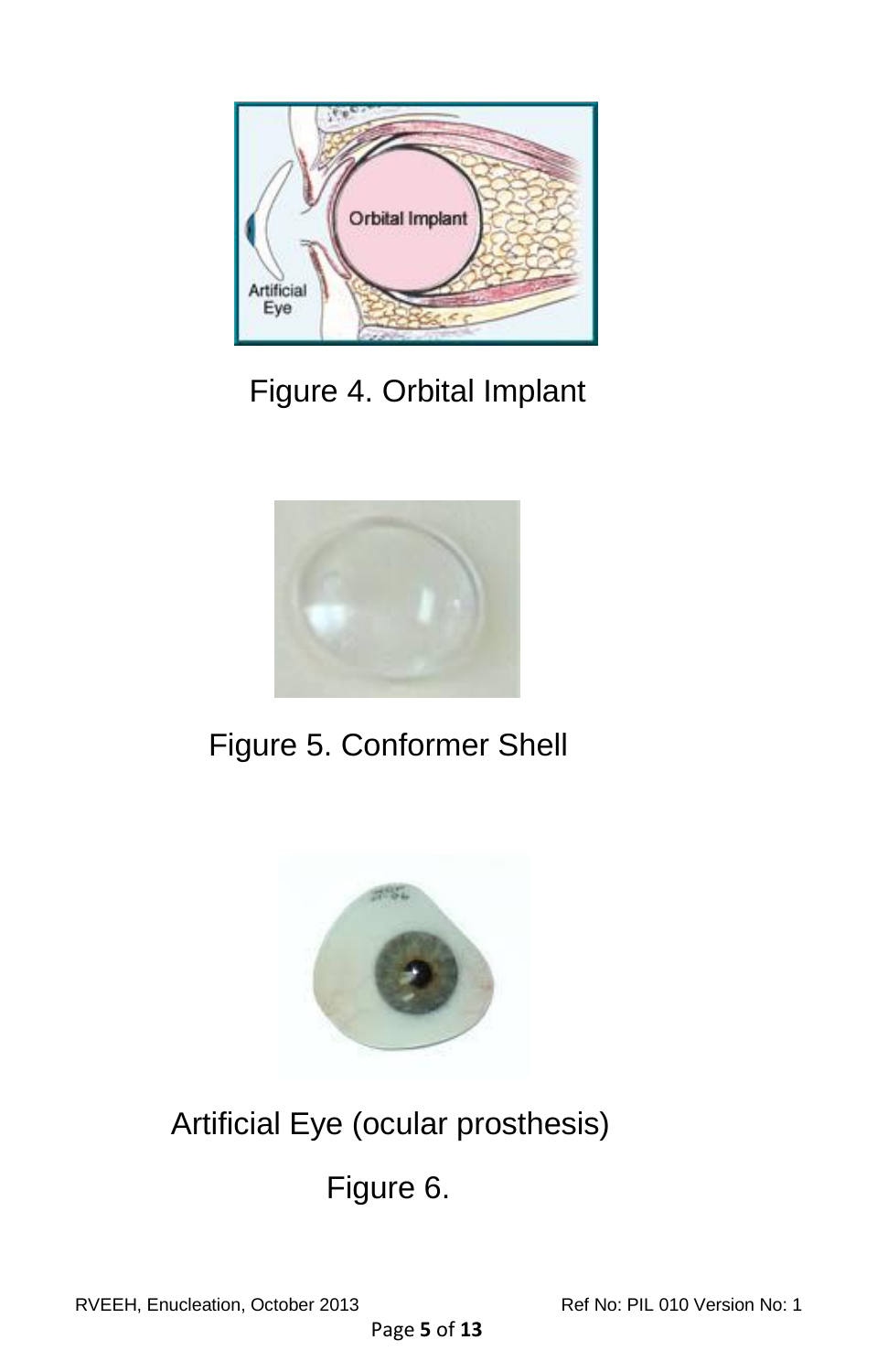# **Post-Operative Care:**

- When you wake from the anaesthetic, there will be a pressure pad covering the socket of the enucleated eye. The dressing will remain on for usually one week after surgery.
- Discomfort is common after surgery. If you experience this please inform the nursing staff.
- The Nurse will remove the dressing at an arranged time one week later. Once the dressing is removed, we advise you to look in the mirror as soon as you are able, for the first time the nurse will be with you.
- The eyelids may be swollen and bruised for a few weeks. It is normal for the socket to look pink and moist behind the conformer shell.
- You will be given a prescription for an antibiotic and anti-inflammatory ointment or eye drop. Please use as directed by your ophthalmologist. An antibiotic tablet **may** also be prescribed.
- An eye shield will be given to you by the nurse.

#### **When you are at home:**

**Cleaning the eyelids:** It is normal for the socket to produce a minimal amount of discharge after surgery. Discharge may stick to the upper and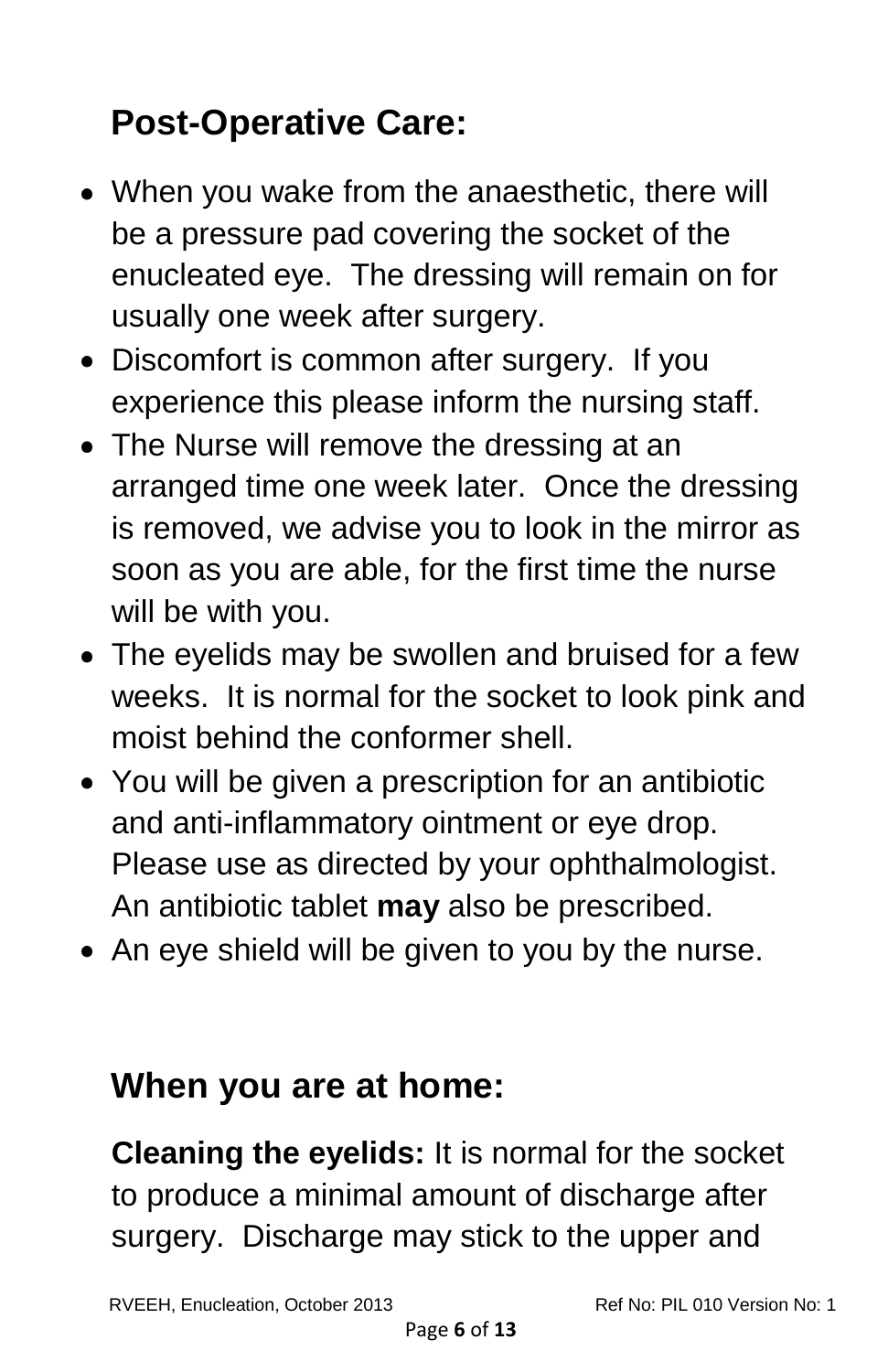lower eyelids. If this is the case, the lids may be gently bathed with cotton wool soaked in water which has been boiled and cooled.

#### **Please ensure that you wash your hands before bathing your eye or applying ointment or drops.**

#### **Conformer Shell:**

The plastic conformer shell should be left undisturbed for six weeks, until you see the artificial eye fitter (Ocularist). If the conformer shell falls out at home

**DO NOT PANIC!** Simply wash the shell in cooled boiled water and reinsert it into the socket see figures 7 and 8.

The nurse will go through this in detail before you are discharged.

#### **If you are unable or have any issues with this please contact the Clinical Nurse Specialist or the Emergency Department**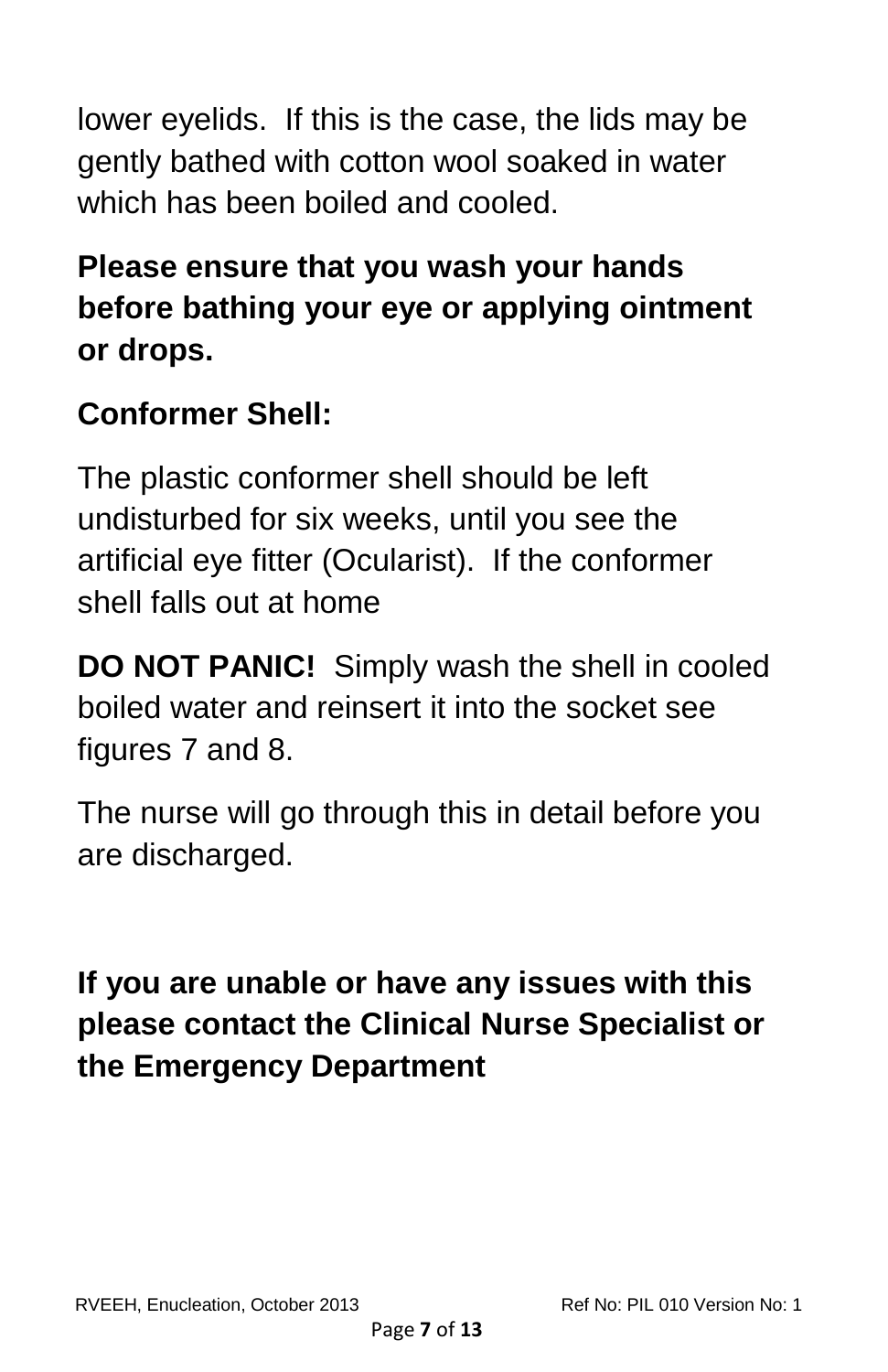# **Pain Management:**

You may have some pain or discomfort in the socket for a few days. It is advisable to take a Paracetamol based pain killer for this. Antiinflammatory drugs such as neurofen should be **avoided** as they may cause the socket to bleed and bruise more than it should. The doctor will prescribe a suitable pain killer for you before you are discharged from hospital.

# **Things to Avoid:**

- Rubbing or pressing on the socket
- **Heavy lifting, stooping or bending for at least** four weeks
- **Getting soap or shampoo into the socket when** washing
- Make-up (eye-liner, mascara, eye shadow) for four weeks after surgery
- **Excessive exercise or sports for four weeks** after surgery
- Swimming pools and sea water for at least four weeks after surgery

# **Eye Protection:**

When the dressing is removed, you will be given a plastic eye shield. We would advise you to wear the shield when going outside and going to bed. Sun glasses or your own prescription glasses can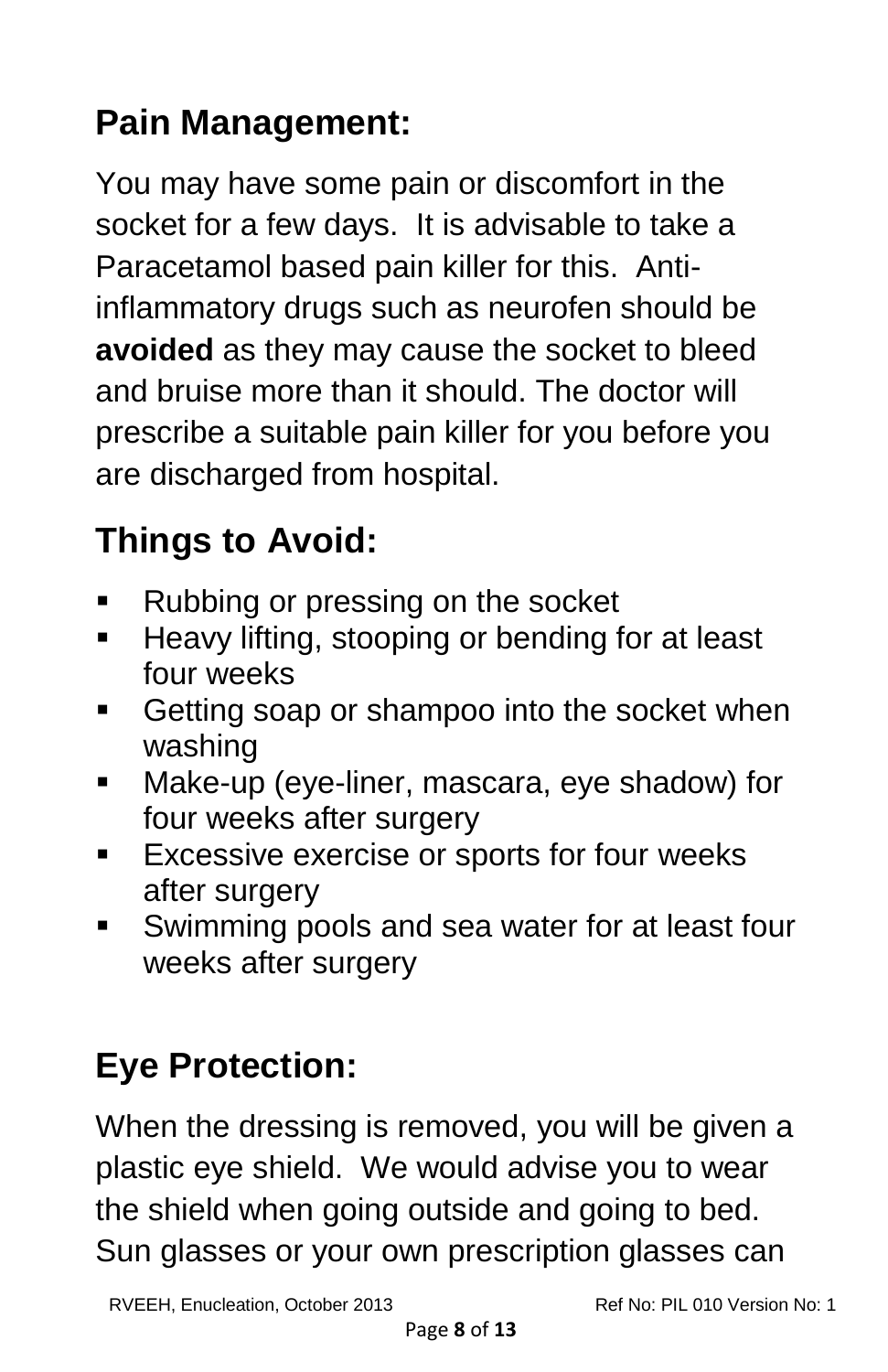be worn when outside if preferable. You are advised not to wear an eye pad or eye patch once the main dressing is removed, as these can slow healing and introduce infection.

# **Personal Hygiene:**

It is quite safe for you to bathe and shower as normal, just avoid getting shampoo or soap into the socket by wearing your shield when washing.

# **Going back to work:**

Going back to work depends on what your occupation entails, such as:

- $\triangleright$  Visual requirements
- Environmental Hazards
- $\triangleright$  Heavy lifting
- **≻** Stress

You can discuss this with the nurse or doctor before you are discharged.

**Driving after Surgery:** With the loss of vision in one eye the road safety authority advocates an adaption period of a minimum duration of six months. However your other eye must meet the medical approval and legal requirements for driving as per road safety authority.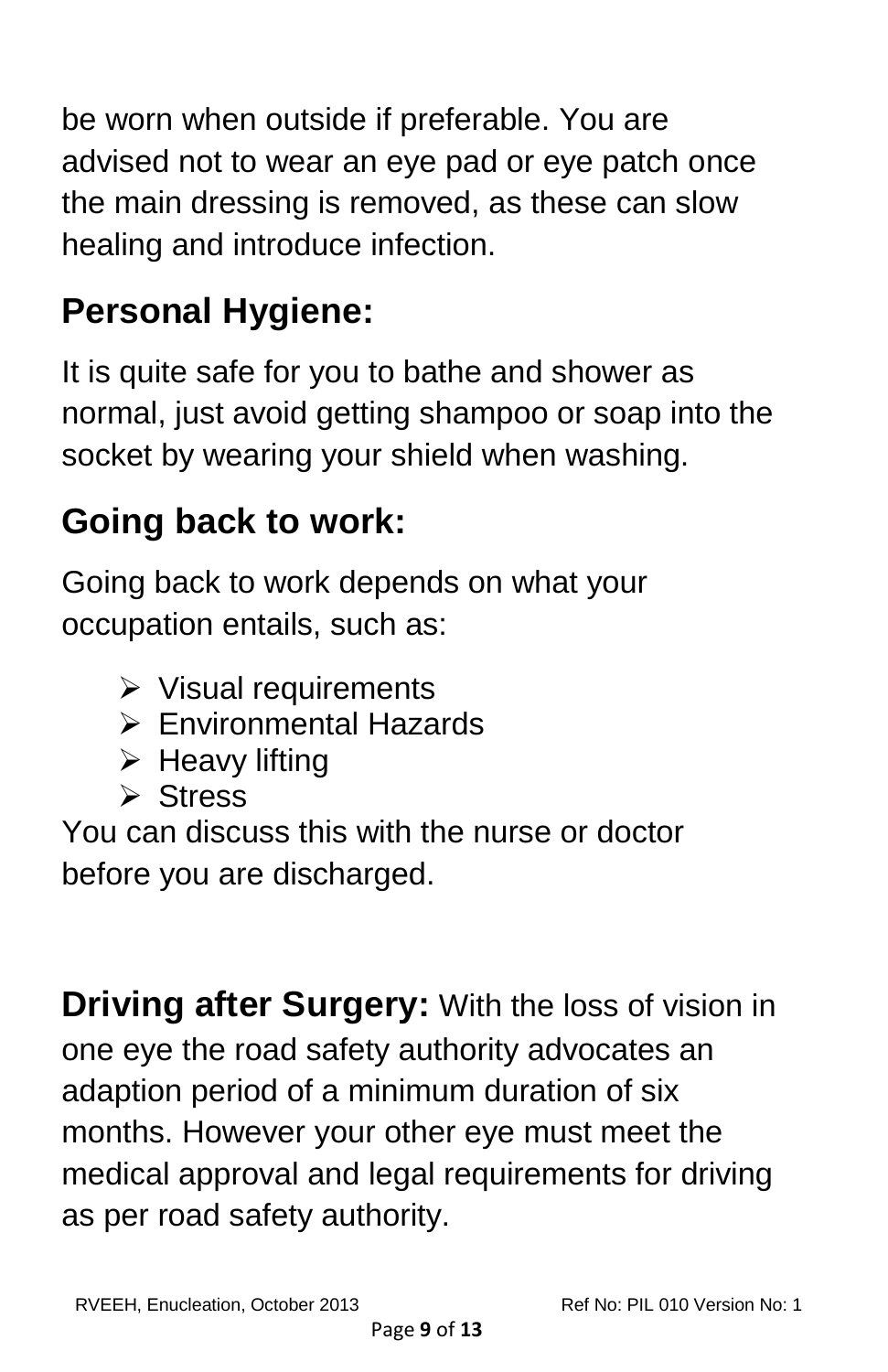For more information ask the nurse or doctor looking after you or contact the **Road Safety Authority** on: 1890 40 60 40.

# **Contact the Clinical Nurse Specialist or the Emergency Department if:**

- You have a lot of bleeding from the socket.
- **Severe pain in the socket that is not relieved by** pain killers.
- **Excessive redness and swelling around the** eyelids.
- **Excessive foul smelling discharge from the** socket
- If you think you can see the implant showing through.
- If you lose your conformer shell.

### **Follow up Appointment:**

You will be seen in the outpatients department in approximately six weeks time depending on the preference of the consultant. Usually you will see the Ocularist on the same day this will be confirmed with you before you are discharged.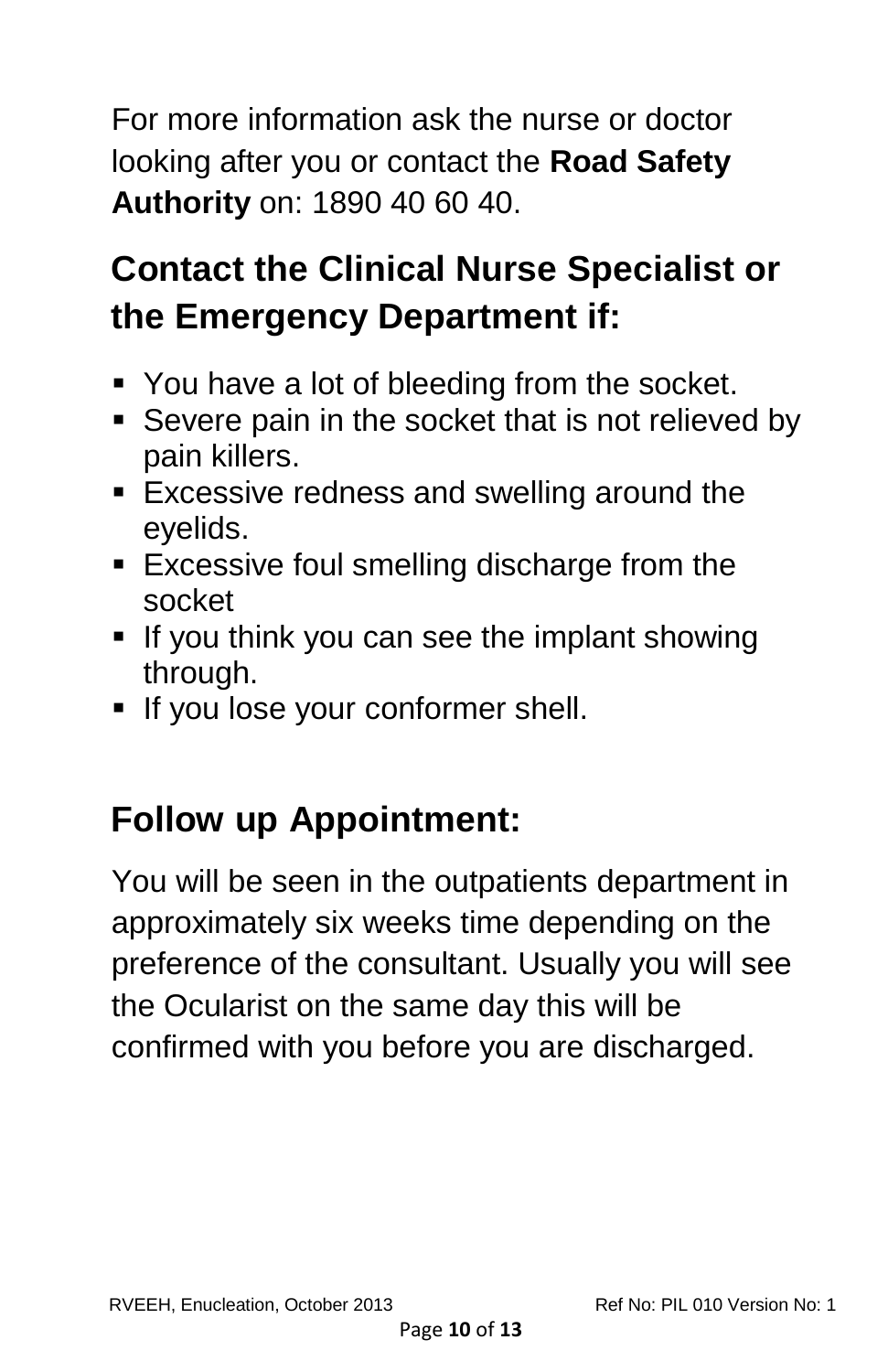# **Your First Ocularist Visit**

The Ocularist will remove the conformer shell and make an impression of the socket. A temporary shell will then be fitted. The Ocularist will make a customised prosthesis (artificial eye) unique for you, usually within a week of your first visit.

# **Inserting an Artificial Eye**

Lift the upper lid with the index finger to create an opening. Gently slide the top edge of the prosthesis under the upper lid (see Fig 7.) Release upper lid once the prosthesis is inside. Pull down the lower lid and blink until the prosthesis sets into position (see Fig 18.)



Figure 7 figure 8

# **Removing an Artificial Eye**

Pull down the lower eyelid with index finger, look up and slide the finger towards the ear (see Fig 9.) Allow the prosthesis to slide out over the lower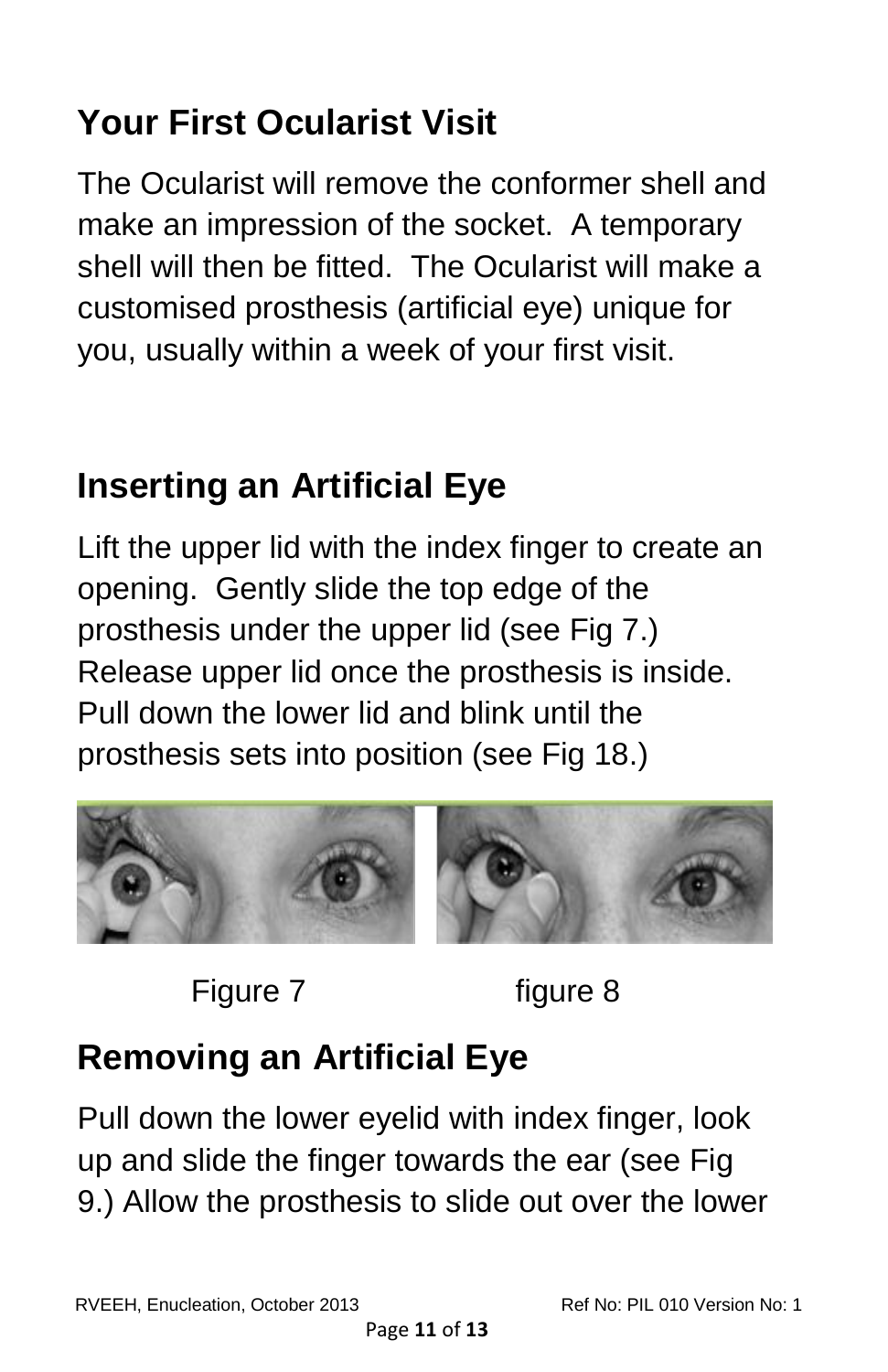lid. Gently remove the prosthesis with your free hand (see Fig 10)



Figure 9 figure 10

**Contact Numbers:**

**Valerie O'Neill (CNS) (01) 6644667** 

**Mobile 0863751148**

**Monday – Friday 8-5.**

**Emergency Department (Out of hours)** 

**(01) 7088535**

**Mervyn Nixon (Ocularist) (01) 4539955**